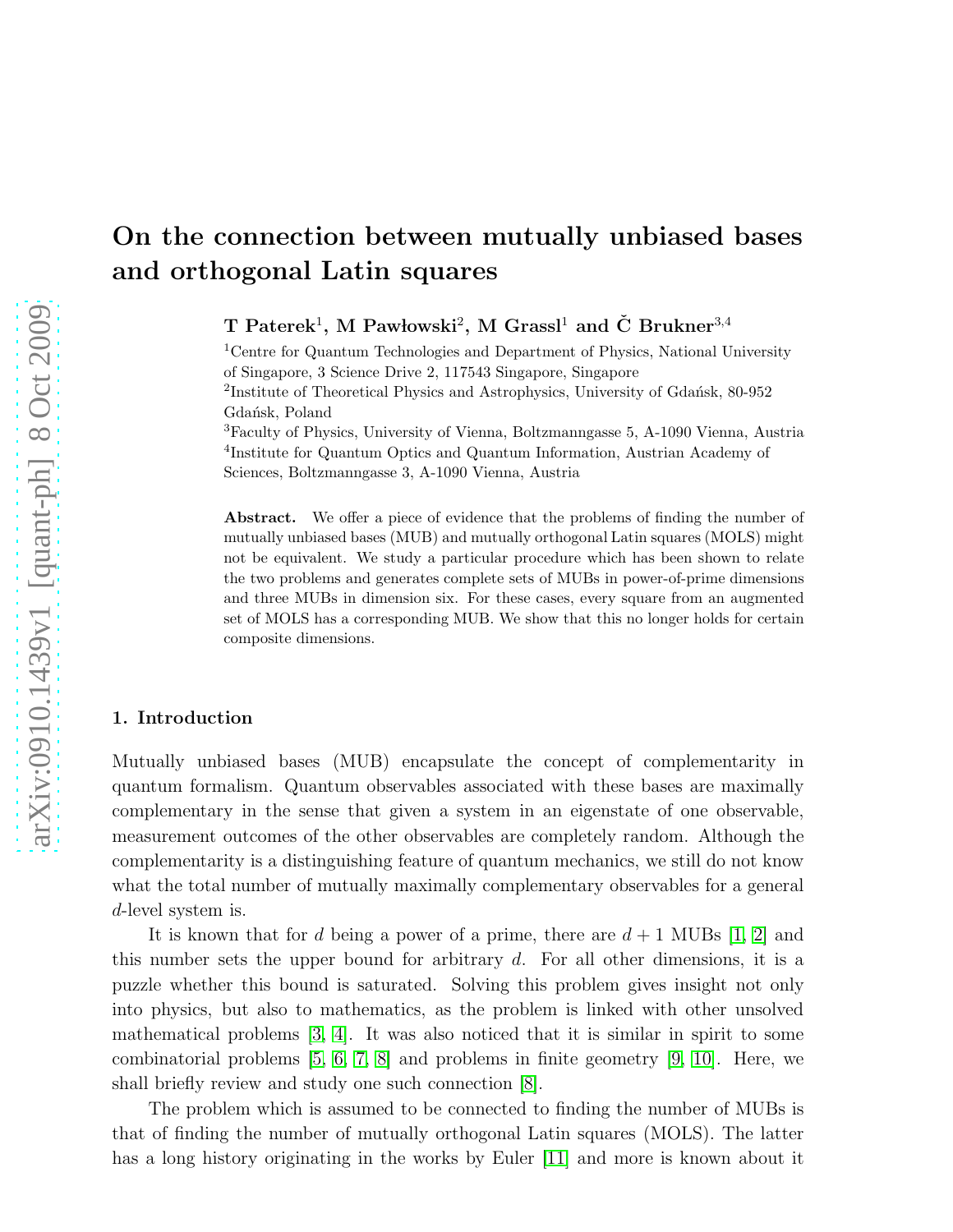than about the number of MUBs. For example, it is known that there are no more than three squares in the augmented set of MOLS of order six [\[12\]](#page-4-11), but the question whether or not there are more than three MUBs in dimension six is still open. The connection of Ref. [\[8\]](#page-4-7) allows to link every square in an augmented set of MOLS with a MUB for power-of-prime dimensions and dimension six. Here we show that this connection fails in composite dimensions for which MacNeish's bound is not tight [\[13\]](#page-5-0). We study in detail the case of  $d = 10$ , being the smallest d with this property: while there are at least four squares in an augmented set of MOLS, one cannot find more than three MUBs using the link of Ref. [\[8\]](#page-4-7).

#### 2. The connection

A Latin square of order d is an array of numbers  $\{0, ..., d-1\}$  where every row and every column contains each number exactly once. Two Latin squares,  $A = [A_{ij}]$  and  $B = [B_{ij}]$ , are orthogonal if all ordered pairs  $(A_{ij}, B_{ij})$  are distinct. There are at most  $d-1$  MOLS, and such a set of MOLS is called complete. Complete sets of MOLS are known to exist for d being a power of a prime. It is also known that there are no two MOLS in dimension six  $[12]$ . The existence of L MOLS is equivalent to the existence of a combinatorial design called a *net* with  $L + 2$  rows [\[14\]](#page-5-1). The net design has a form of a table in which every row contains  $d^2$  distinct numbers. They are grouped into d cells of d numbers each, in such a way that the numbers of any cell in a given row are distributed among all cells of any other row. The additional two rows of the net design correspond to orthogonal but not Latin squares, with the entries  $A_{ij} = j$  and  $A_{ij} = i$ . The set of all  $L + 2$  squares is referred to as the augmented set of MOLS. An algorithm to construct the design from a set of MOLS is given, e.g., in Ref. [\[8\]](#page-4-7).

The MUBs are constructed using the entries of any cell of the design. We write the entries in modulo d decomposition such that each of them is now represented by two integers: m and n, having values from the set  $\{0, 1, \ldots, d-1\}$ . These integers are taken as exponents of Weyl-Schwinger operators,  $\hat{X}_d^m \hat{Z}_d^n$ , defined as:

$$
\hat{Z}_d|\kappa\rangle = \eta^\kappa_d|\kappa\rangle, \qquad \hat{X}_d|\kappa\rangle = |(\kappa + 1) \bmod d\rangle,
$$

<span id="page-1-0"></span>with  $\eta_d = \exp(i2\pi/d)$  being a complex dth root of unity. The Weyl-Schwinger operators span an unitary operator basis which is orthogonal with respect to trace scalar product. If one can find sets of  $d$  of them which commute (each set including identity) the joint eigenbases of the commuting operators form MUBs  $[15, 16]$  $[15, 16]$ . It turns out that for prime d and for dimension six, the d operators having exponents from a single cell of the design commute and therefore define MUBs [\[8\]](#page-4-7). For power-of-prime  $d = p^r$ , the operators having exponents from some cells do not commute. In order to obtain a complete set of  $d+1$  MUBs one needs to take advantage of the fact that d can be factored. In this case, every integer  $m$  and  $n$  from the net design can be represented by  $r$  digits having their values from the set  $\{0, 1, \ldots, p-1\}$ , i.e. there is a mapping $\ddagger m \mapsto (m_1, m_2, \ldots, m_r)$  and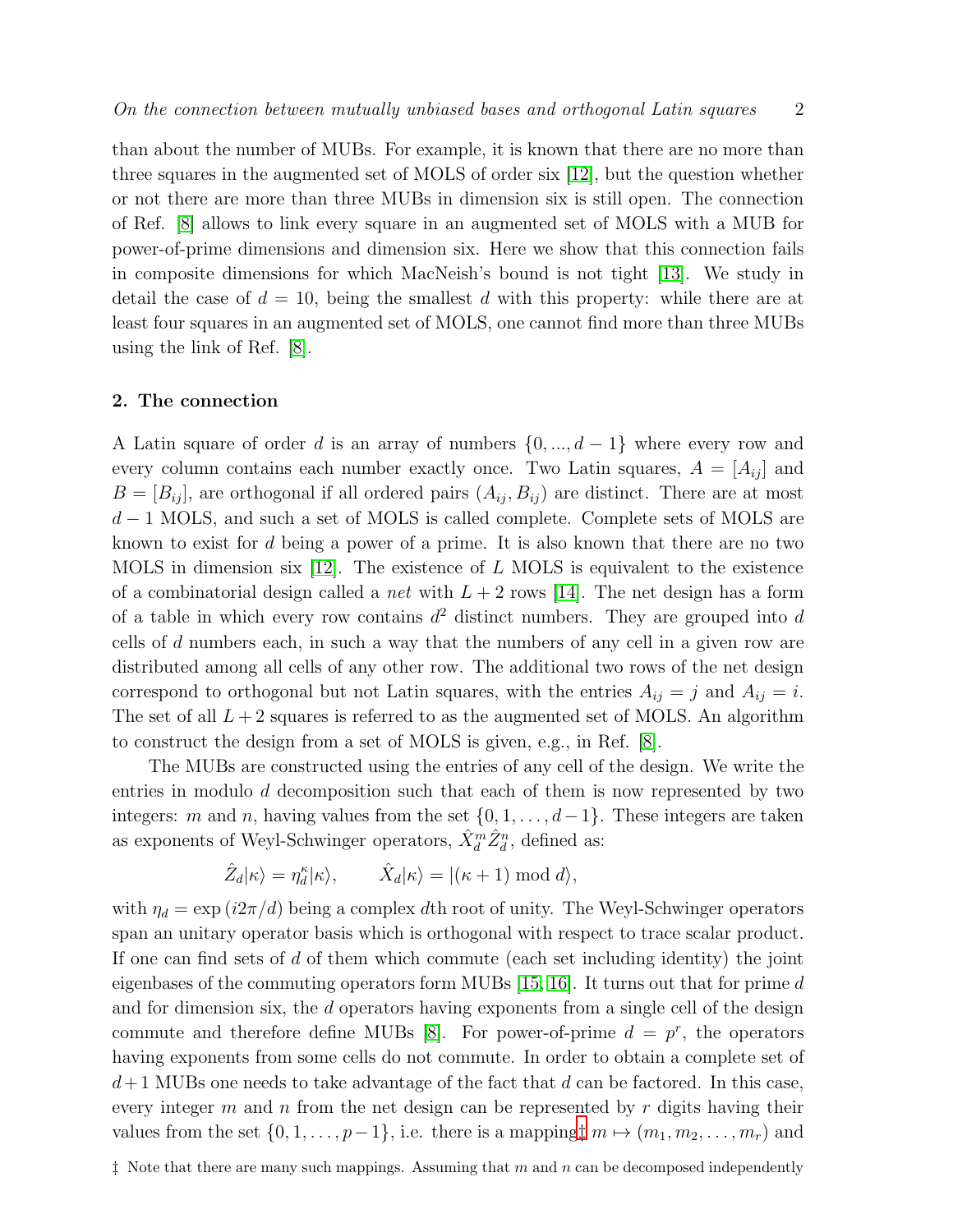$n \mapsto (n_1, n_2, \ldots, n_r)$ . We take these integers as exponents of tensor product operators  $\hat{X}_p^{m_1} \hat{Z}_p^{n_1} \otimes \hat{X}_p^{m_2} \hat{Z}_p^{n_2} \otimes \ldots \otimes \hat{X}_p^{m_r} \hat{Z}_p^{n_r}$ . For suitable decompositions, related to finite fields, we find that the operators having exponents from a single cell of the design again commute and hence define MUBs.

#### 3. MacNeish's bound

MacNeish gave a lower bound on the number of MOLS [\[13\]](#page-5-0). If two squares of order a are orthogonal,  $A \perp B$ , and two squares of order b are orthogonal,  $C \perp D$ , then the squares obtained by a direct product, of order ab, are also orthogonal,  $A \times C \perp B \times D$ . This implies that the number of MOLS,  $\mathcal{L}$ , of order  $d = p_1^{r_1}$  $i_1^{r_1} \ldots p_n^{r_n}$ ,  $p_i$  being prime factors of d, is at least  $\mathcal{L} \ge \min_i (p_i^{r_i} - 1)$ , where  $p_i^{r_i} - 1$  is the number of MOLS of order  $p_i^{r_i}$  $\frac{r_i}{i}$  .

A parallel result holds for MUBs [\[16,](#page-5-3) [17\]](#page-5-4), which we call the quantum MacNeish bound. If  $|a\rangle$  and  $|b\rangle$  are the states of two different MUBs in dimension  $d_1$ , and  $|c\rangle$  and  $|d\rangle$  are the states of two MUBs in dimension  $d_2$ , then the tensor product bases  $|a\rangle \otimes |c\rangle$ and  $|b\rangle \otimes |d\rangle$  form MUBs in dimension  $d_1 d_2$ . Thus, for  $d = p_1^{r_1}$  $x_1^{r_1} \ldots p_n^{r_n}$  there are at least  $\min_i(p_i^{r_i} + 1)$  MUBs.

Our motivation to study dimension ten comes from the fact that it is the simplest case in which MacNeish's bound is not tight. There are at least two MOLS of order ten, which is larger than MacNeish's bound of one. If the connection established in Ref. [\[8\]](#page-4-7) holds generally, we shall correspondingly expect the quantum MacNeish bound not to be tight for  $d = 10$ . It is already known that the quantum bound is not tight in general, but the smalltest case for which it was proven is  $d = 26^2 = 676$  [\[7\]](#page-4-6).

#### 4. Ten dimensions

The two MOLS of order ten read [\[18\]](#page-5-5):

|  |  | 0 1 2 3 4 5 6 7 8 9 |  |  |  |  |  |  | 0 2 4 9 1 8 7 5 3 6 |  |
|--|--|---------------------|--|--|--|--|--|--|---------------------|--|
|  |  | 1 2 6 5 8 0 9 3 4 7 |  |  |  |  |  |  | 1 7 3 4 5 9 2 6 0 8 |  |
|  |  | 2 9 4 0 5 7 3 8 6 1 |  |  |  |  |  |  | 2 3 8 7 6 4 1 9 5 0 |  |
|  |  | 3 4 9 7 6 8 5 1 0 2 |  |  |  |  |  |  | 3 9 5 2 4 7 0 8 6 1 |  |
|  |  | 4 3 7 8 1 6 0 2 9 5 |  |  |  |  |  |  | 4 5 6 1 9 2 8 0 7 3 |  |
|  |  | 5 8 3 6 2 9 7 0 1 4 |  |  |  |  |  |  | 5 6 2 0 8 1 9 3 4 7 |  |
|  |  | 6 5 1 9 7 3 8 4 2 0 |  |  |  |  |  |  | 6 1 7 8 3 0 4 2 9 5 |  |
|  |  | 7 0 5 2 9 1 4 6 3 8 |  |  |  |  |  |  | 7 4 9 3 0 5 6 1 8 2 |  |
|  |  | 8 7 0 4 3 2 1 9 5 6 |  |  |  |  |  |  | 8 0 1 5 7 6 3 4 2 9 |  |
|  |  | 9 6 8 1 0 4 2 5 7 3 |  |  |  |  |  |  | 9 8 0 6 2 3 5 7 1 4 |  |

gives  $(d!)^2$  maps.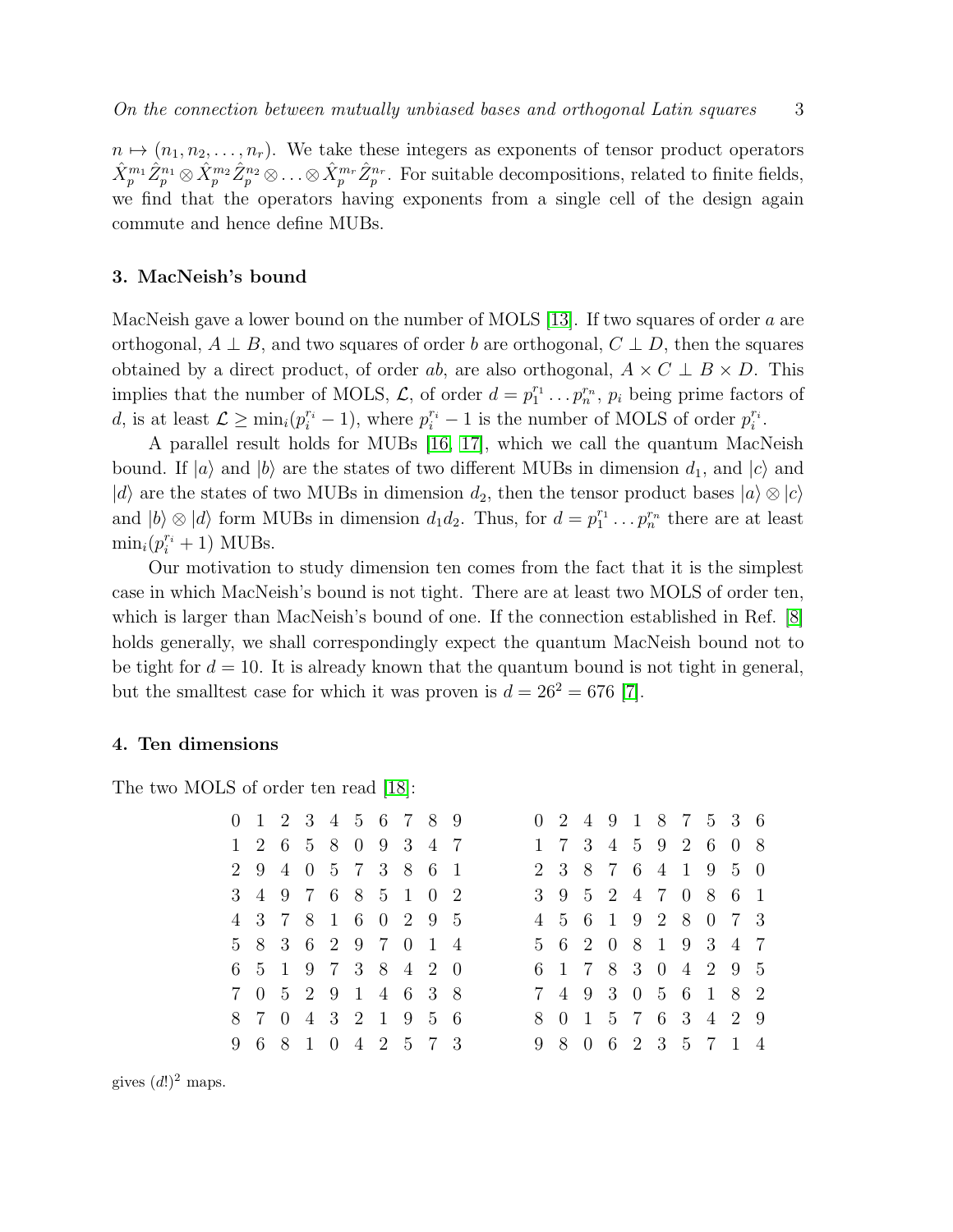<span id="page-3-0"></span>

|  |  |  |  | 00 01 02 03 04 05 06 07 08 09 |  |
|--|--|--|--|-------------------------------|--|
|  |  |  |  | 00 10 20 30 40 50 60 70 80 90 |  |
|  |  |  |  | 00 11 22 33 44 55 66 77 88 99 |  |
|  |  |  |  | 00 12 24 39 41 58 67 75 83 96 |  |

Using the algorithm of Ref. [\[8\]](#page-4-7), the representative four cells of the net design read:

where we present pairs of numbers  $m n$ . Writing the pairs as exponents of operators  $\hat{X}_{10}^m \hat{Z}_{10}^n$ , the first row gives ten commuting operators  $\hat{Z}_{10}^n$  and therefore defines the eigenbasis of  $\hat{Z}_{10}$ . Similarly, the second row gives the eigenbasis of  $\hat{X}_{10}$ , and the third row provides the eigenbasis of  $\hat{X}_{10}\hat{Z}_{10}$ . However, the operators corresponding to the fourth row do not commute, e.g.  $[\hat{X}_{10}^2 \hat{Z}_{10}^4, \hat{X}_{10}^3 \hat{Z}_{10}^9] \neq 0$ , and in this way we do not improve upon the quantum MacNeish bound, which is three for  $d = 10$ .

Similar to the case of d being a power of a prime, one may ask if there is a decomposition of m and n into pairs  $m_1 m_2$  and  $n_1 n_2$  (with  $m_1, n_1 \in \{0, 1\}$  and  $m_2, n_2 \in \{0, 1, 2, 3, 4\}$ , respectively, such that the operators  $\hat{X}_2^{m_1} \hat{Z}_2^{n_1} \otimes \hat{X}_5^{m_2} \hat{Z}_5^{n_2}$ , having their exponents from the corresponding entries of the rows of [\(1\)](#page-3-0), commute. However, contrary to the case of power-of-prime d, for  $d = d_1 d_2$  with coprime factors, the problem of finding commuting operators  $\hat{X}_{d_1}^{m_1} \hat{Z}_{d_1}^{n_1} \otimes \hat{X}_{d_2}^{m_2} \hat{Z}_{d_2}^{n_2}$  is equivalent to the problem of finding commuting operators  $\hat{X}_d^m \hat{Z}_d^n$ . This is a consequence of the lemma in the appendix, which states that the tensor product operators and the operators in d dimensions are related by a permutation.

We checked by grouping the commuting operators  $\hat{X}_{10}^{m}\hat{Z}_{10}^{n}$ , that their eigenbases lead to at most three MUBs. Similarly, we verified for  $d = 35$  that there are at most six MUBs formed by the eigenbases of  $\hat{X}_{35}^{m}\hat{Z}_{35}^{n}$  [\[19\]](#page-5-6). These are independent proofs of special cases of the result by Aschbacher, Childs and Wocjan [\[20\]](#page-5-7). In particular, they showed that the eigenbases of Weyl-Schwinger operators do not lead to more MUBs than given by the quantum MacNeish bound. Therefore, for all  $d$  in which MacNeish's bound on the number of MOLS is not tight, the connection of Ref. [\[8\]](#page-4-7) fails to relate all the squares with MUBs.

#### 5. Conclusions

We presented some evidence that the physical problem of the number of MUBs might not be equivalent to the mathematical problem of the number of MOLS. The proof of this statement is still an open question.

#### 6. Acknowledgments

This work is supported by the National Research Foundation and Ministry of Education in Singapore, and by the European Commission, Project QAP (No.  $015848$ ). CB acknowledges support from the Austrian Science Foundation FWF within Project No. P19570-N16, SFB and CoQuS No. W1210-N16. The collaboration is a part of an OAD/MNiSW program.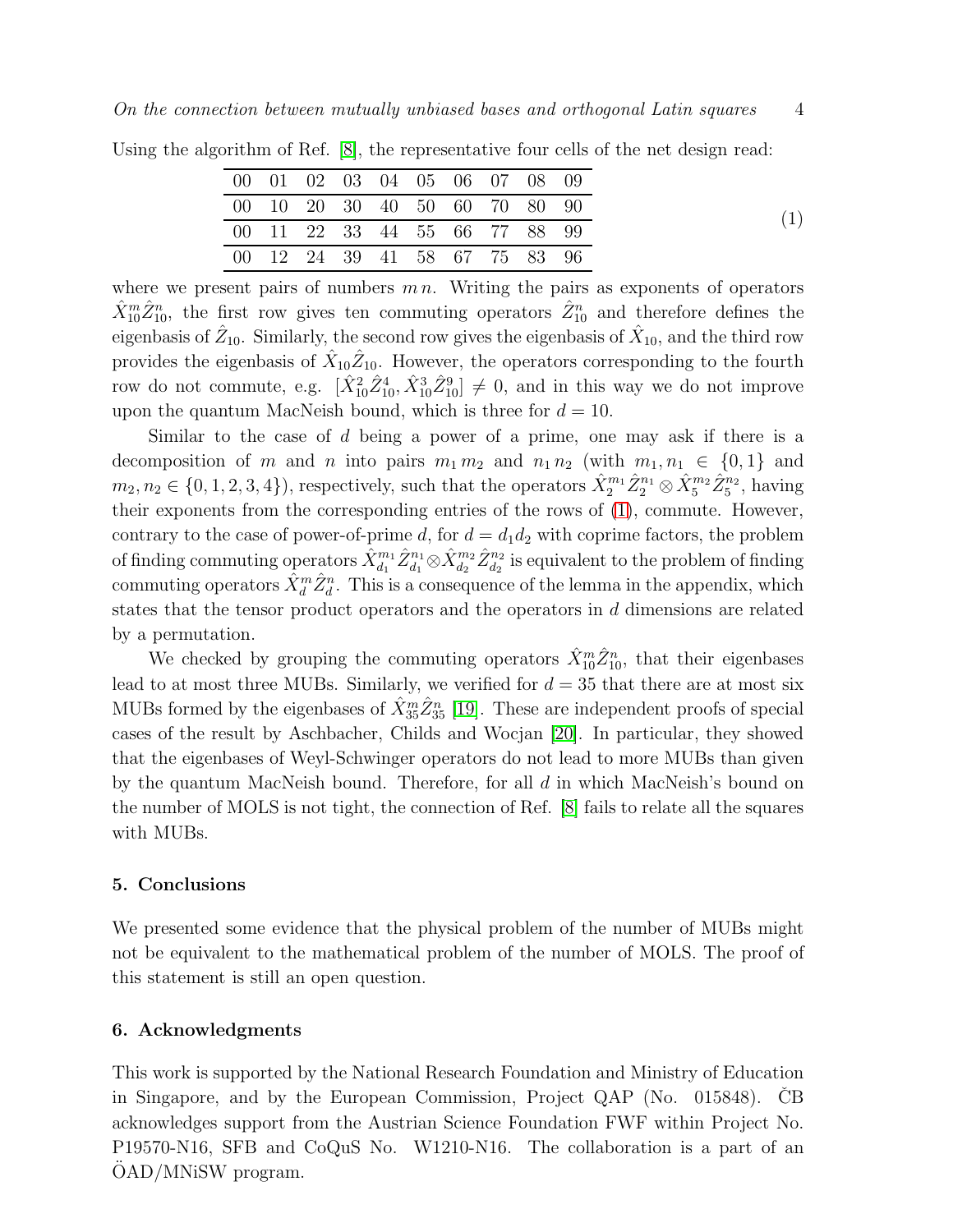## Appendix

Lemma: If  $d = d_1 d_2$  with  $gcd(d_1, d_2) = 1$ , there exists a permutation matrix  $\hat{T}$  such that

$$
\hat{T}\hat{X}_d\hat{T}^{-1} = \hat{X}_{d_1} \otimes \hat{X}_{d_2} \quad \text{and} \quad \hat{T}\hat{Z}_d^{d_1+d_2}\hat{T}^{-1} = \hat{Z}_{d_1} \otimes \hat{Z}_{d_2}.
$$

<u>Proof</u>: Define the permutation[§](#page-4-12) matrix  $\hat{T}$  by:

$$
\hat{T}|j\rangle = |(j \mod d_1)d_2 + j \mod d_2\rangle \equiv |j \mod d_1\rangle |j \mod d_2\rangle \equiv |j_1\rangle |j_2\rangle.
$$

Hence we have

$$
\hat{T}\hat{X}_d\hat{T}^{-1} = \sum_{j=0}^{d-1} \hat{T}|(j+1) \mod d\rangle\langle j|\hat{T}^{-1}
$$
  
= 
$$
\sum_{j_1=0}^{d_1-1} |(j_1+1) \mod d_1\rangle\langle j_1| \otimes \sum_{j_2=0}^{d_2-1} |(j_2+1) \mod d_2\rangle\langle j_2|
$$
  
= 
$$
\hat{X}_{d_1} \otimes \hat{X}_{d_2},
$$

and

$$
\hat{T}\hat{Z}_{d}^{d_1+d_2}\hat{T}^{-1} = \sum_{j=0}^{d-1} \eta_{d}^{(d_1+d_2)j}\hat{T}|j\rangle\langle j|\hat{T}^{-1}
$$
  
\n
$$
= \sum_{j=0}^{d-1} \eta_{d_1}^j \eta_{d_2}^j|j_1\rangle\langle j_1| \otimes |j_2\rangle\langle j_2|
$$
  
\n
$$
= \sum_{j_1=0}^{d_1-1} \eta_{d_1}^{j_1}|j_1\rangle\langle j_1| \otimes \sum_{j_2=0}^{d_2-1} \eta_{d_2}^{j_2}|j_2\rangle\langle j_2|
$$
  
\n
$$
= Z_{d_1} \otimes Z_{d_2},
$$

where we used  $\eta_d^j$  $d_i^j = \eta_{d_i}^{j \bmod d_i}$  $\frac{j \bmod d_i}{d_i} = \eta_{d_i}^{j_i}$  $\frac{\jmath_i}{d_i}$  for  $i=1,2$ .

### <span id="page-4-0"></span>References

- <span id="page-4-1"></span>[1] Ivanović I D 1981 *J. Phys. A* **14** 3241
- <span id="page-4-2"></span>[2] Wootters W K and Fields B D 1989 Ann. Phys. 191 363
- <span id="page-4-3"></span>[3] Boykin P O, Sitharam M, Tiep P H and Wocjan P 2005 [arXiv:quant-ph/0506089](http://arxiv.org/abs/quant-ph/0506089)
- <span id="page-4-4"></span>[4] Bengtsson I, Bruzda W, Ericsson A, Larsson J-A, Tadej W and Zyczkowski K 2007 J. Math. Phys. 48 052106
- <span id="page-4-5"></span>[5] Zauner G 1999 Dissertation (Universität Wien)
- <span id="page-4-6"></span>[6] Bengtsson I 2004 [arXiv:quant-ph/0406174](http://arxiv.org/abs/quant-ph/0406174)
- <span id="page-4-7"></span>[7] Wocjan P and Beth T 2005 Quant. Inf. Comp. 5 93
- <span id="page-4-8"></span>[8] Paterek T, Dakić B and Brukner  $\check{C}$  2009 *Phys. Rev. A* **79** 012109
- <span id="page-4-9"></span>[9] Saniga M, Planat M and Rosu H 2004 J. Opt. B 6 L19
- <span id="page-4-10"></span>[10] Wootters W K 2006 Found. Phys. 36 112
- <span id="page-4-11"></span>[11] Euler L 1849 *Comm. Arithm.* 2 593
- [12] Tarry G 1900 Comptes Rendu de l'Assoc. Francaise pour l'Advancement de Sci. Nat. 1 122

<span id="page-4-12"></span>§ It follows from the Chinese remainder theorem that  $\hat{T}$  is a permutation, and this is why d has to have coprime factors.